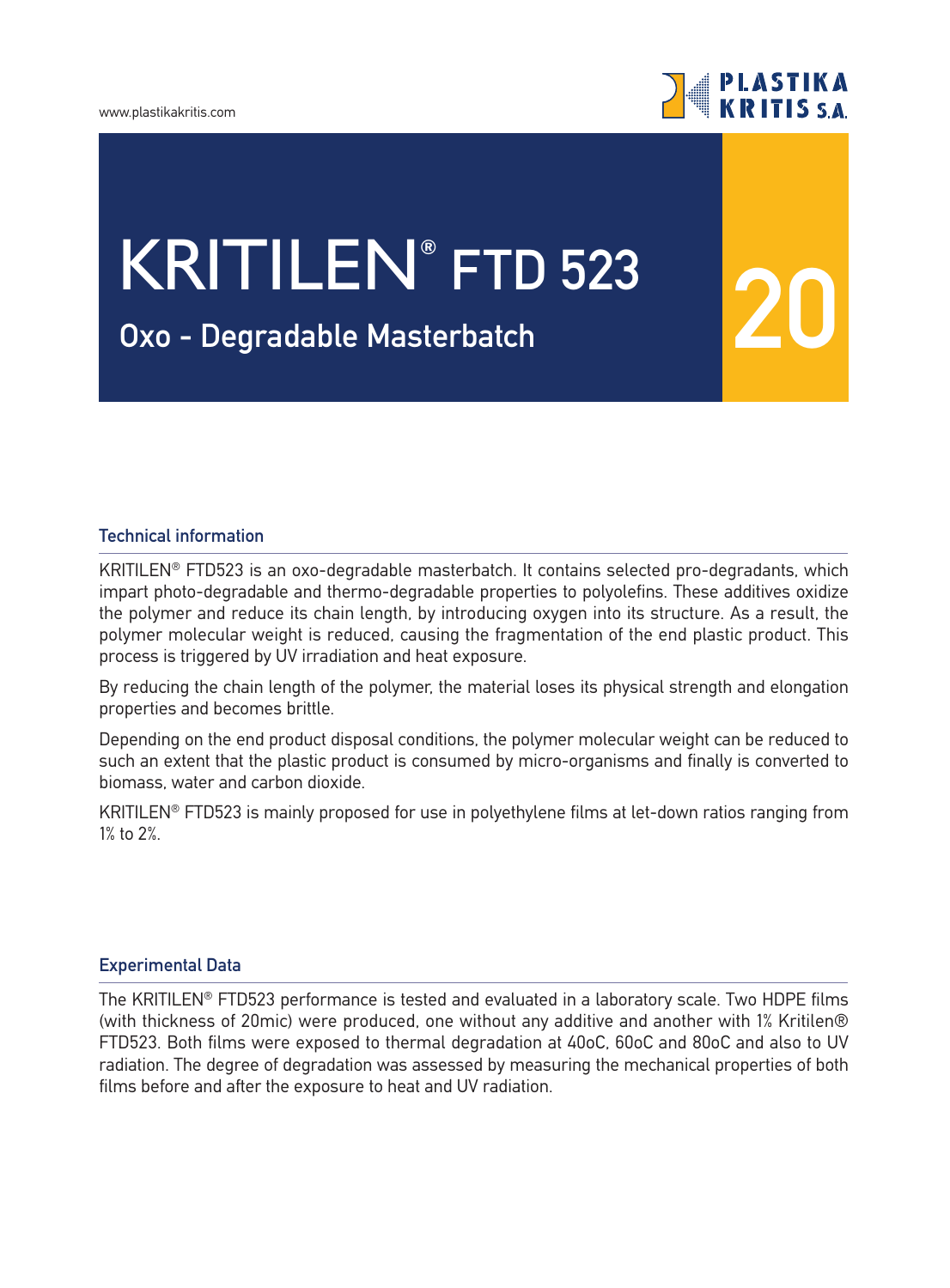

#### **Comparison between HDPE films (20mic) with and without KRITILEN® FTD523**

#### **A) Thermal degradation**

The thermal degradation was evaluated according to BS8472:2011. The mechanical properties were measured according to EN-ISO 527-3.

The mechanical properties before and after the heat exposure are shown in the table that follows:

| <b>Sample</b>    | Mechanical<br>properties |              | <b>Before</b><br>exposure | at $40 °C$ | 15 weeks 15 weeks<br>at $60 °C$ | 15 weeks<br>at 80 $\degree$ C |
|------------------|--------------------------|--------------|---------------------------|------------|---------------------------------|-------------------------------|
| <b>HDPE</b> film | Strength                 | Longitudinal | 36                        | 37.2       | 34.9                            | 17.2                          |
|                  | (MPa)                    | Transverse   | 19.2                      | 18.8       | 17.8                            | 20.2                          |
|                  | <b>Elongation at</b>     | Longitudinal | 380                       | 370        | 400                             | 60                            |
|                  | break $(\%)$             | Transverse   | 660                       | 670        | 670                             | 25                            |
|                  | Strength                 | Longitudinal | 42.8                      | 14         | At these conditions.            |                               |
| HDPE film $+$    | (MPa)                    | Transverse   | 15.9                      | 11.7       | the samples were                |                               |
| <b>1% FTD523</b> | <b>Elongation at</b>     | Longitudinal | 410                       | 4.7        | fully fragmented.               |                               |
|                  | break $(\%)$             | Transverse   | 700                       | 1.1        |                                 |                               |

According to the above table, the degradation of HDPE film with 1% KRITILEN® FTD523 has occurred at:

- 40 °C: After 97 days of ageing
- 60 °C: After 10 days of ageing
- 80 °C: After < 10 days of ageing

### **B) UV degradation**

The two films were evaluated after exposure to UV radiation according to ISO 4892-3 Method A, Cycle 1 (UVA 340nm).

Cycle 1 includes the following steps:

- 8hr dry environment, Irradiance:  $0.76$ W/m<sup>2</sup>, BST:  $60 \pm 3$  °C
- 4hr condensation, UV lamps off, BST:  $50 \pm 3$  °C

The mechanical properties before and after the UV radiation exposure are shown in the following table:

| <b>Sample</b>                     | <b>Tensile</b><br>properties |              | <b>Before</b><br>exposure | 168 hours in QUV                                              |  |
|-----------------------------------|------------------------------|--------------|---------------------------|---------------------------------------------------------------|--|
| <b>HDPE</b> film                  | Strength (MPa)               | Longitudinal | 36                        | 17.8                                                          |  |
|                                   |                              | Transverse   | 19.2                      | 18.7                                                          |  |
|                                   | Elongation at break (%)      | Longitudinal | 380                       | 61                                                            |  |
|                                   |                              | Transverse   | 660                       | 5.2                                                           |  |
| HDPE film $+$<br><b>1% FTD523</b> | Strength (MPa)               | Longitudinal | 42.8                      | At these conditions.<br>the samples were<br>fully fragmented. |  |
|                                   |                              | Transverse   | 15.9                      |                                                               |  |
|                                   | Elongation at break (%)      | Longitudinal | 410                       |                                                               |  |
|                                   |                              | Transverse   | 700                       |                                                               |  |

According to the above table, the HDPE film with 1% Kritilen® FTD523 has been degraded after 168 hours of UV exposure.

All above measurements have been conducted by an external laboratory, specialized in the assessment of oxo-degradable masterbatches. The detailed evaluation report is available upon request.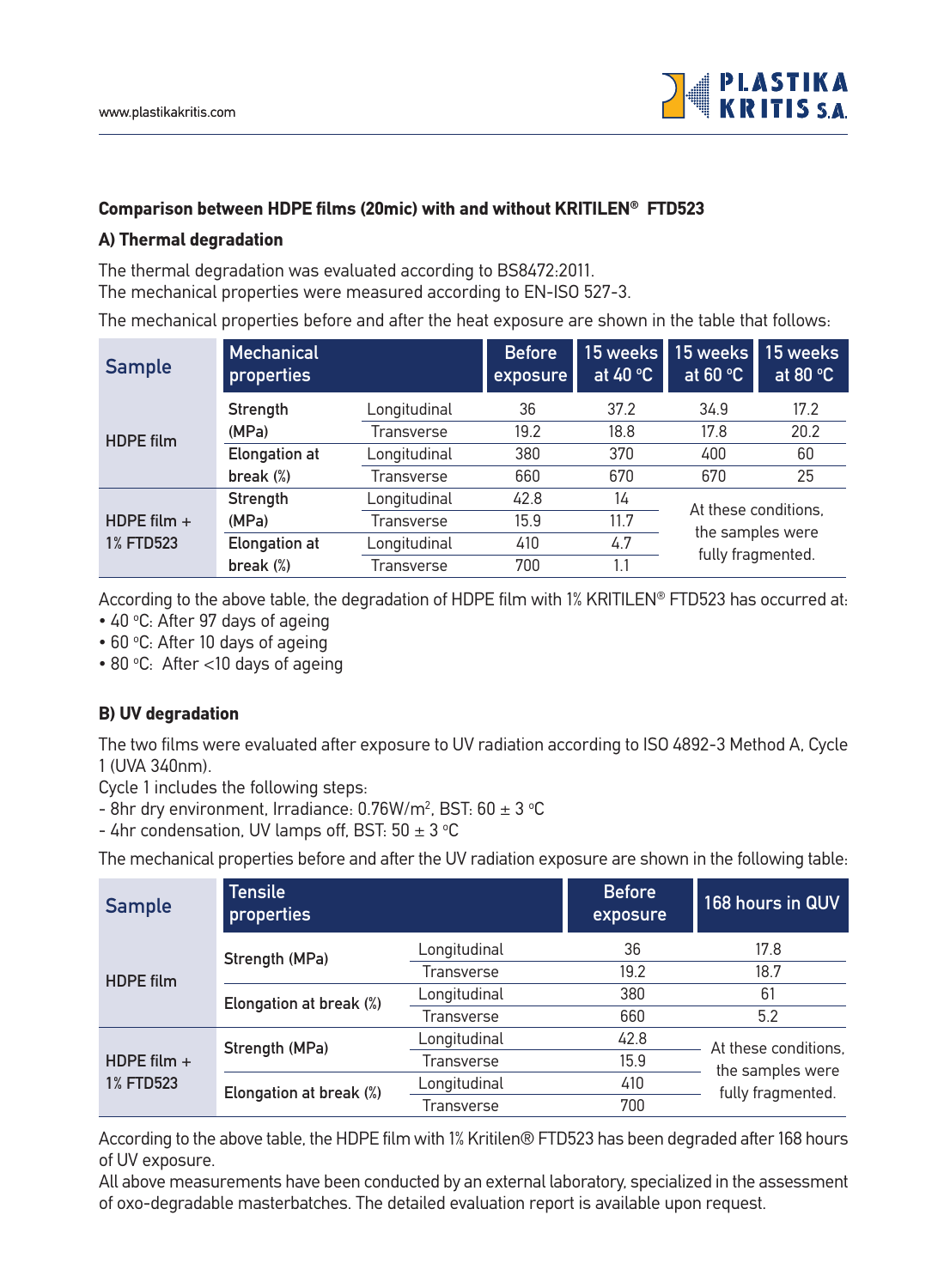

#### **A) Conclusions**

The above measurements show that HDPE film samples with 1% KRITILEN® FTD523 reach the brittle point for degradable polyethylene, as stated in ASTM D 3826 "Standard Practice for Determining Degradation End Point in Degradable Polyethylene and Polypropylene Using a Tensile Test", which is achieved when the elongation after exposure is  $\leq 5\%$ .

Based on the above results, KRITILEN® FTD523 is characterized as an oxo-degradable masterbatch.

#### **End Uses - Conditions**

KRITILEN® FTD523 is mainly proposed for use in HDPE, LLDPE or LDPE films of various thicknesses. It can also be used in injection or blow molded polyethylene and polypropylene parts.

The degree and speed of degradation will depend on the antioxidant package contained in the basic polymer of the end application, the product thickness, the ambient temperature and humidity, and the exposure duration of the end product under UV. The users should verify the suitability of Kritilen® FTD523 and determine the appropriate let-down ratio under the actual conditions of their applications.

End processors, using KRITILEN® FTD523, can print the following logotype on the end product:



#### **LIMIT OF LIABILITY**

07/16

The information and suggestions contained herein are the result of our experience, knowledge and research. They are believed to be reliable and are given in good faith. However no guarantee is provided, as the conditions under which our products are used are beyond our control.

PLASTIKA KRITIS SA warrants that this product conforms to PLASTIKA KRITIS SA specifications for this product. THIS WARRANTY IS IN LIEU OF ALL OTHER WARRANTIES OR CONDITIONS, EXPRESS OR IMPLIED, STATUTORY OR OTHERWISE, INCLUDING BUT NOT LIMITED TO MERCHANTABILITY OR FITNESS FOR ANY PARTICULAR PURPOSE.

Buyer assumes all risks and responsibility for results or injury in use or handling of the product or its suitability for any particular end use. The amount of any claim against PLASTIKA KRITIS SA and PLASTIKA KRITIS SA's liability shall in no event exceed the purchase price of this product. In no event shall PLASTIKA KRITIS SA be liable to Buyer for loss of profits or special, indirect or consequential damages.